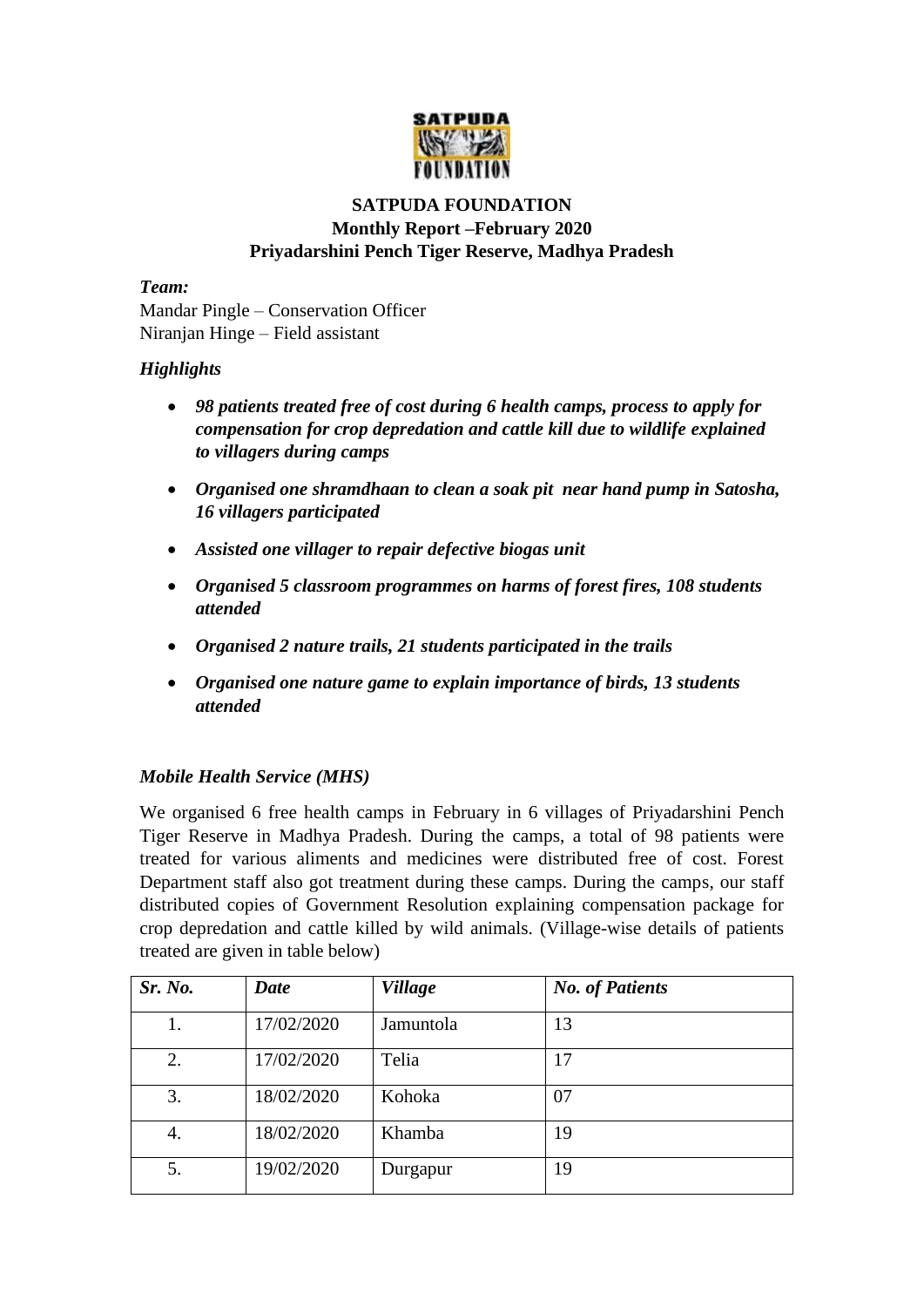| o. | 19/02/2020 | Potiya       | $\cap$<br>رے |
|----|------------|--------------|--------------|
|    |            | <b>Total</b> | 98           |



*Dr Khode checks a patient (left) and Mandar distributes pamphlets explaining compensation schemes for crop damage and cattle kills (right) during MHS camp in Jamuntola*

| Sr. | Activity<br><b>Date</b> |                                                                  | <b>Place</b> | <b>Participants</b> |
|-----|-------------------------|------------------------------------------------------------------|--------------|---------------------|
| no. |                         |                                                                  |              |                     |
|     | 01 Feb                  | Soak pit cleaning                                                | Telia        | Iб                  |
| 2.  | 21 Feb                  | Village meet regarding prevention<br>and control of forest fires | Satosha      | 14                  |
|     | 13 Feb                  | Biogas unit repair                                               | Turiya       | 01                  |

#### *Activity*

On 1 February, our team organised a shramdhaan program to clean a soak pit near a hand pump in Telia village. Niranjan, along with 12 students and 4 women from the village, participated in the program. The team removed weeds surrounding the hand pump. They also collected plastic trash and disposed of it in trash bins. The soak pit had become clogged with trash and silt which was removed. The hand pump is regularly used by villagers and cleaning was necessary in order to prevent spread of diseases. The spill over water from the hand pump now flows in to the soak pit and helps recharge the groundwater level. The villagers who volunteered for the program are regular beneficiaries of our free health camps.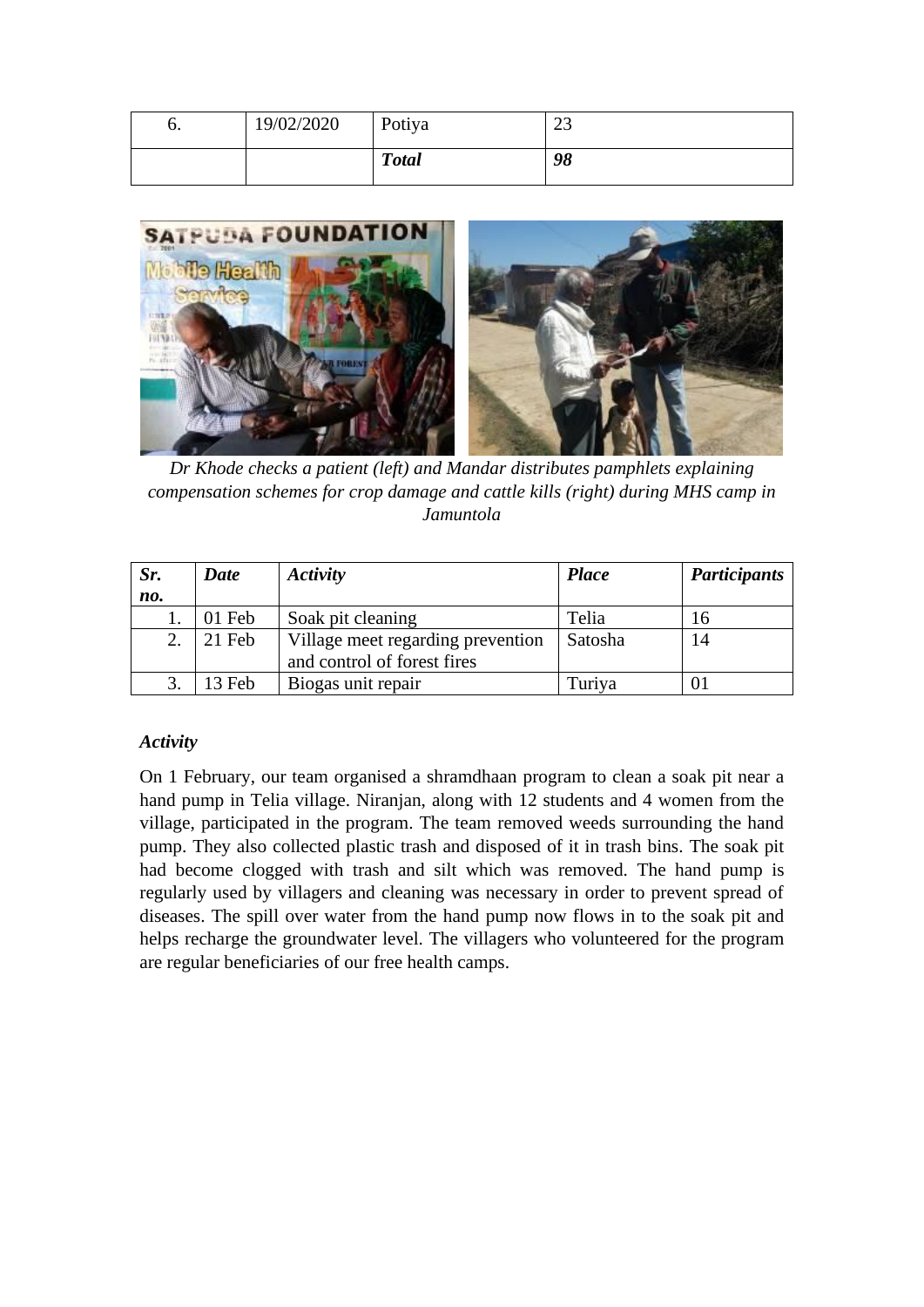

*Students and women assist Niranjan in cleaning soak pit near a hand pump in Telia* 

On 21 February, Satpuda Foundation organised a meeting with villagers of Satosha village to sensitise them about forest fires. Niranjan explained to the villagers that majority of fires are observed during the minor forest produce (MFP) collection season. He explained that setting fire to foliage for mahua flower collection, setting fire to tendu trees for tendu leaves collection etc are a major cause of forest fires and that the villagers must ensure that such faulty practices of MFP collection is stopped. Niranjan also urged villagers to inform and assist Forest Department staff in prevention and control of forest fires during the summer season.



*Niranjan sensitises villagers about harms of forest fires*

During the month, Niranjan helped one villager from Turiya to repair his defective biogas unit. By assisting villagers to repair their defective biogas units, we are providing them an alternative source for cooking and thus their dependence on forests for fuel wood will be reduced. The health of the family members will also improve as biogas is a cleaner energy source as compared to fuel wood.

One nature trail was organised on 1 February in Government Upper Primary school of Telia village. 15 students were engaged during the session. Niranjan taught the students about the importance of various biotic elements in the ecosystem through an interactive game 'Web of Life'. He explained to them how the extinction of a species destroys the fragile food web, ultimately threatening the very existence of human life.

A similar nature trail was organised on 25 February for 6 children from Khamba village.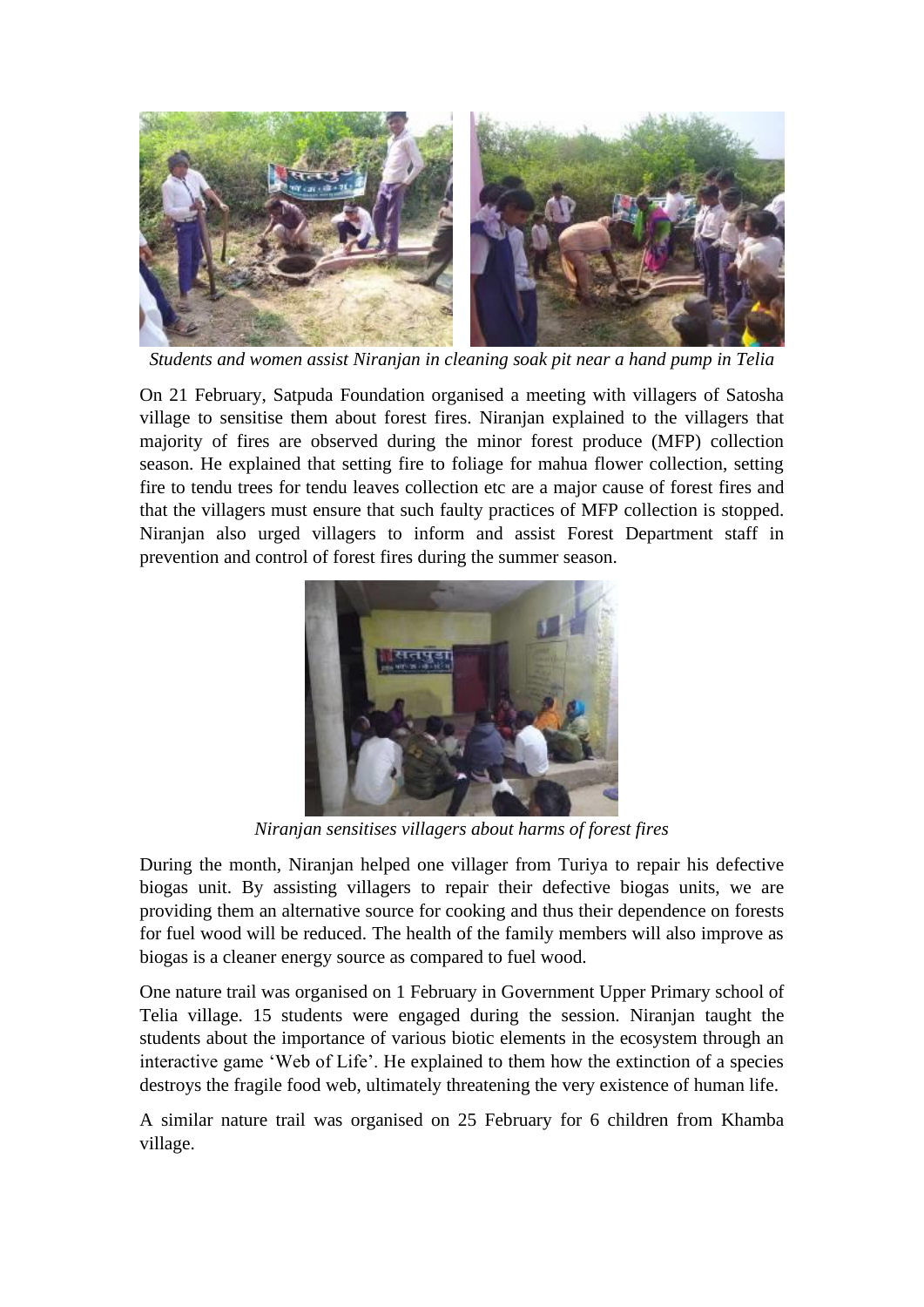

*Niranjan teaching students during a nature trail*

# *Education and Awareness Programs*

#### *Classroom Education*

| Sr. No. | <b>Date</b> | <b>School</b>       | <b>Participants</b> |
|---------|-------------|---------------------|---------------------|
|         | 22/02/2020  | Govt Middle School, | 11                  |
|         |             | Telia               |                     |
| 2.      | 22/02/2020  | Govt Middle School, | 29                  |
|         |             | Kohoka              |                     |
| 3.      | 24/02/2020  | <b>Govt Primary</b> | 26                  |
|         |             | School, Satosha     |                     |
| 4.      | 24/02/2020  | <b>Govt Primary</b> | 14                  |
|         |             | School, Khamba      |                     |
| 5.      | 25/02/2020  | Govt Middle School, | 28                  |
|         |             | Turiya              |                     |
|         |             | <b>Total</b>        | 108                 |



*Niranjan conducts classroom nature education program in Satosha*

#### *Nature Games*

One nature game was organised on 20 February in Khamba village. 13 students were engaged during the session. Niranjan taught the students about importance of various biotic elements in the ecosystem through an interactive game 'Web of Life'. He explained to them how the extinction of a species destroys the fragile food web ultimately threatening the very existence of human life